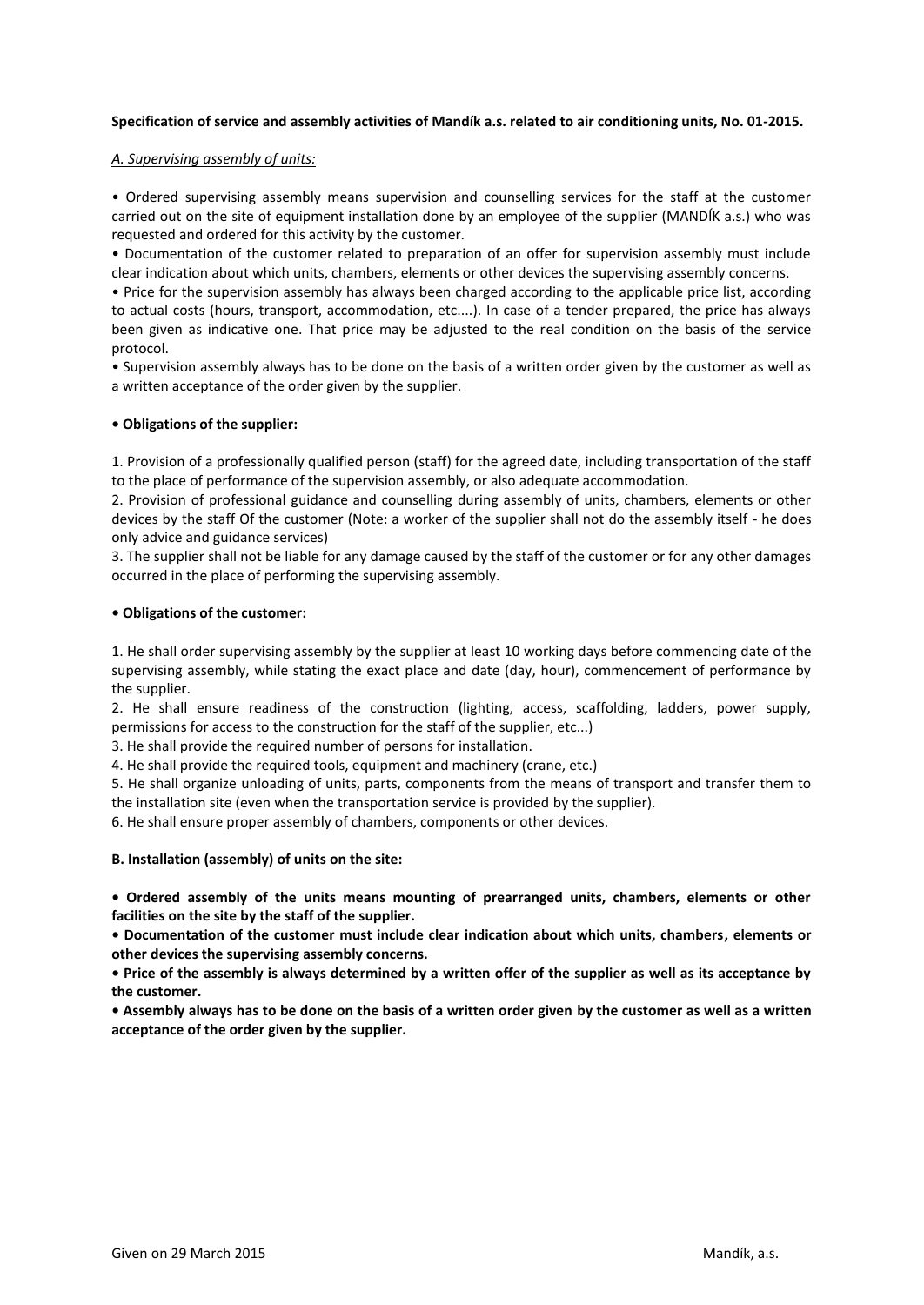# **• Obligations of the supplier:**

1. Provision of a professionally qualified person (staff) for the agreed date, including transportation to the place of installation, or also adequate accommodation.

2. He shall provide the basic tools required for assembly.

3. Assembling the required units, chambers, elements or other devices included in the offer.

4. The supplier shall not be liable for any damage caused by the staff of the customer or for any other damages occurred in the place of performing the assembly.

# **• Obligations of the customer:**

1. He shall order assembly by the supplier at least 10 working days before commencing date of the assembly, while stating the exact place and date (day, hour), commencement of performance by the supplier.

2. He shall ensure readiness of the construction (lighting, access, scaffolding, ladders, power supply, permissions for access to the construction for the staff of the supplier, etc.).

3. He shall provide at least one of own persons who would be available to assist the persons of the supplier of installation and who would take over the works after installation.

4. He shall provide the required equipment and machinery (crane, etc.)

7. He shall organize unloading of units, parts, components from the means of transport and transfer them to the installation site (even when the transportation service is provided by the supplier).

8. If necessary, he shall provide all necessary permits for installation and all the necessary energies (water, gas, electric power etc.)

9. He shall carry out seating of the units and possibly other equipments on the site according to the project, after installation (assembly) of the units by the supplier.

10. He shall provide social facilities (toilet, WC, etc.) for employees of the supplier.

## **C. Commissioning the unit and the MaR system:**

**• Ordering and commissioning of the unit and MaR system means carrying inspection, wiring of individual components, testing function of individual elements of the MaR system and training the staff on the site of installation by our staff.**

**• Documentation of the customer must precisely indicate which devices the process of commissioning are concerned + number of trainees of the operating staff.**

**• Price for commissioning the unit and system of MaR has always been charged according to the applicable price list.**

**• Commissioning the unit and MaR system always has to be done on the basis of a written order given by the customer as well as a written acceptance of the order given by the supplier.**

## **• Obligations of the supplier:**

1. Provision of a professionally qualified person (staff), including transportation of the staff to the place of performance of the supervision assembly, or also adequate accommodation.

2. Provision of the basic tools and equipment required for commissioning the unit and the MaR system and training of operating personnel.

3. Inspection of testing and adjustment of individual elements of the MaR system (instrumentation), according to customer requirements and training of operating personnel.

4. The supplier shall not be liable for any damage caused by the staff of the customer or for any other damages occurred in the place of performing the assembly.

## **• Obligations of the customer:**

1. He shall order commissioning of the unit and the MaR system by the supplier at least 10 working days in advance, specifying the exact location and date (day).

2. He shall ensure readiness of the construction (lighting, access, scaffolding, ladders, power supply, permissions for access for the staff of the supplier, etc...).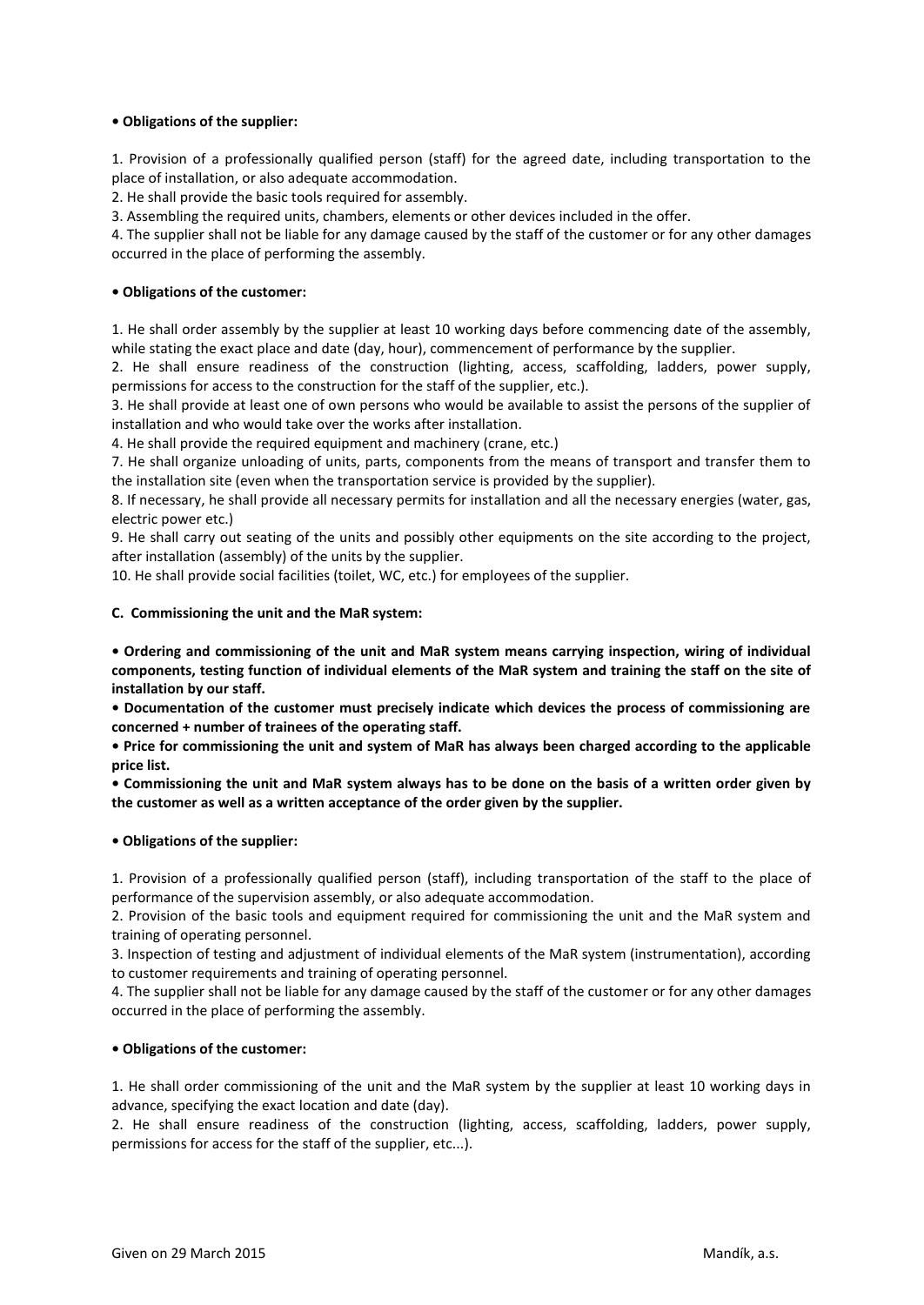3. He shall provide the presence of an operator (or MaR person) for training for maintenance and operation of the unit and the MaR system.

4. He shall provide at least one own person for hand-over and take-over of the service.

5. The unit must be ready and assembled on the site (in accordance with installation regulations of the supplier); it must be connected to the HVAC duct (or other energies if needed), with connected elements of the MaR system and with supplied and connected power current.

6. Conducted initial electrical revision (or other initial revisions if needed) in writing.

Caution: In case of commissioning a gas appliance which is included in the unit (supplied by MANDÍK a.s.), the above-mentioned rules for commissioning the unit and the MaR system shall apply mutatis mutandis. Commissioning the gas appliance is not included in the process of commissioning the unit and the MaR system. It is therefore charged separately according to the applicable price list.

## **D. Installation of the MaR system and cabling on the site:**

**• Ordered assembly of the MaR system means assembly of individual components of the MaR (instrumentation) per a unit, including the switchboard supplied by our staff for the procedure of cabling (the switchboard supplied by us must be located on the unit, not outside the unit).**

**• Documentation of the customer must clearly indicate which units and equipments are concerned in installation of the MaR system and MaR cabling.**

**• Price for installation of the MaR system and cabling has always been charged according to the applicable price list, according to actual costs (hours, transport, accommodation, etc....). In case of a tender prepared, the price has always been given as indicative one. That price may be adjusted to the real condition on the basis of the service protocol.**

**• This service always has to be done on the basis of a written order given by the customer as well as a written acceptance of the order given by the supplier.**

### **• Obligations of the supplier:**

1. He shall provide a professionally qualified person (or staff), including transportation of the staff to the place of performance of the supervision assembly, or also adequate accommodation.

2. He shall provide basic tools and equipment required for installation of the instrumentation system of MaR and "cabling".

3. He shall install supplier-delivered components of the MaR instrumentation system, including routes and cabling on the unit, and those connected

With the switchboard delivered by the supplier. The switchboard must always be placed on the unit obligation of the customer (this is also how looks the supply of our unit with the MaR system ordered including the cabling system in production).

4. The supplier shall not be liable for any damage caused by the staff of the customer or for any other damages occurred in the place of performing the assembly.

### **• Performance of customer:**

1. He shall order assembly of the MaR system and cabling by the supplier at least 10 working days before commencing date of the assembly, while stating the exact place and date (day, hour), commencement of performance by the supplier.

2. He shall ensure readiness of the construction (lighting, access, scaffolding, ladders, power supply, permissions for access for the staff of the supplier, etc...).

3. He shall provide at least one person who would be available to assist the persons of the supplier of installation and who would take over the works after installation.

4. He shall provide required equipment (cranes, etc.)

5. He shall organize unloading of units, elements, components and other equipments of the MaR instrumentation system as well as the switchboard from transporting vehicles. These must be transported to the installation site (even if transportation is provided by the supplier). Then he shall assemble the units and place them on a location according to the project, including fitting them with the nstrumentation components of MaR.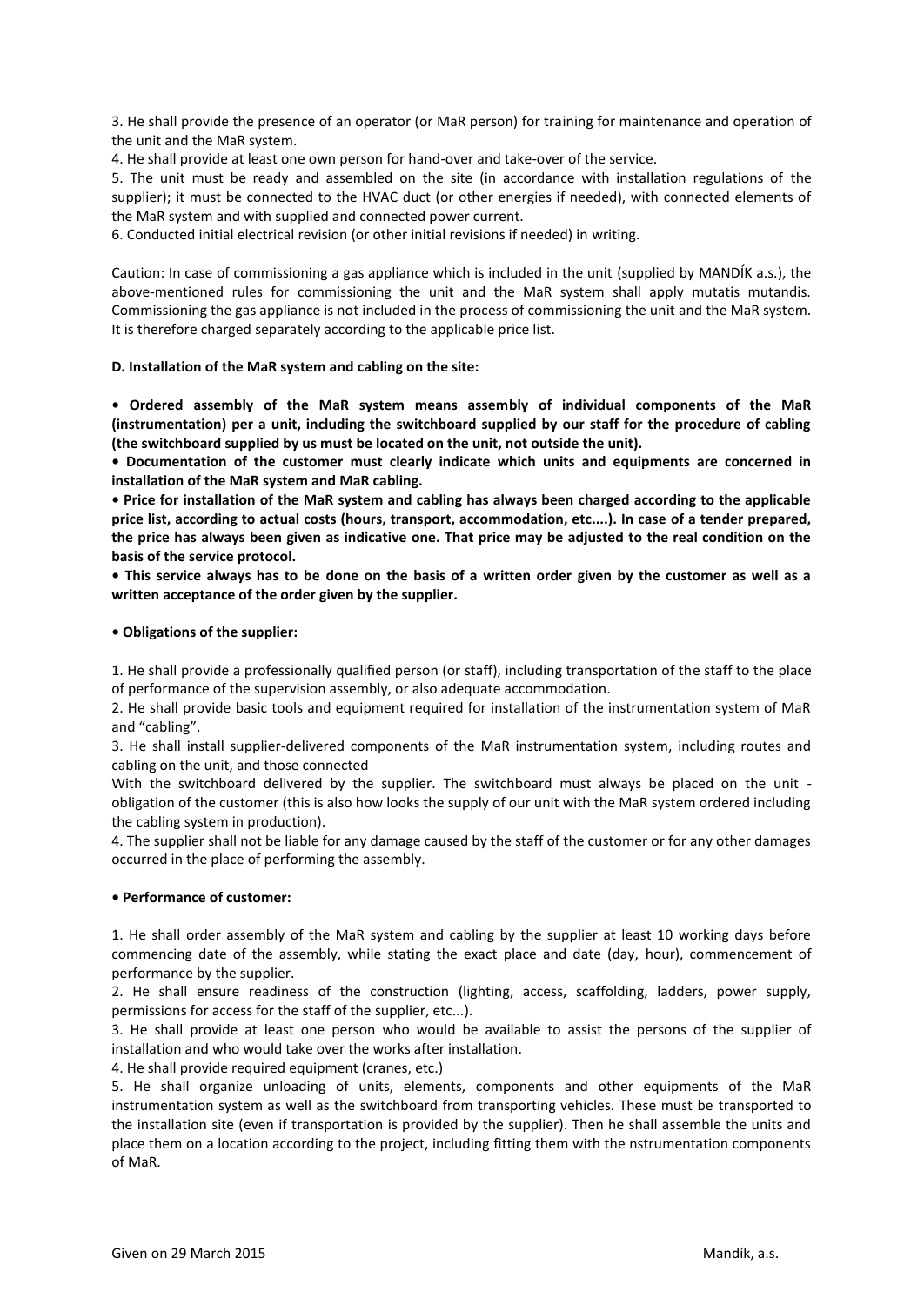6. He shall provide electricity supply, electric revision and commissioning the unit and MaR system (commissioning the unit and the MaR system may be ordered at MANDÍK a.s. separately).

## **D. Warranty and after-warranty service of the units and MaR system:**

**• Warranty and after-warranty service of the units shall be based on a written order and its acceptance (the order must always be prepared, even in case of a framework service contract concluded).**

**• Order for service must always specify the units, equipments, parts or components which are concerned in the desired service.**

**• Price for after-warranty service has always been charged according to the applicable price list.**

**• Carrying out warranty service is free of charge.**

**• Our offer of KJM service includes the following:**

### **• Obligations of the supplier:**

1. Provision of a professionally qualified person (or staff), including transportation of the staff to the place of installation, or also adequate accommodation.

2. Basic tools and equipment necessary for the required service of the units and the MaR instrumentation system

3. Spare parts resulting from the general requirement for service of the units and the MaR system or specific parts resulting from an order.

4. Performing tasks leading to flawless repair a claimed defect; or performing a specific ordered service task or the tasks according to the order.

### **• Responsibilities of the customer**

1. Written ordering the service (warranty and post-warranty) by the equipment supplier. The term of service performance is negotiated according to the agreement between the customer and the supplier.

2. He shall ensure readiness of the building (lighting, access, scaffolding, cranes, ladders, power supply, permissions for access to the construction for the staff of the supplier, etc.).

3. He shall provide at least one person who would be available to assist the persons of the service supplier and who would take over the works after installation (to be mentioned in the order).

4. Warranty service may always be exercised only by a person who purchased the unit from the supplier (presentation of the delivery note or invoice).

5. An order for service must also include:

a) contact person - name, phone number and address of the facility location

b) address of the facility location

c) serial number of the unit

d) detailed description of defect, or photos, video

e) submission of a report about commissioning, protocol and regulation; protocol for commissioning the gas appliance (when the device is included); all initial revisions (electricity, gas); operating log-book and reports of periodic inspections.

### **D. Annual regular inspection of the units and MaR system:**

**• Annual inspection of the unit and the MaR system shall be carried out according to the rules and the list of actions of MANDÍK, a.s.**

**• Annual periodic inspection of the units and the MaR system shall be performed according to a written order (an order must always be done, even if a framework service contract has been concluded), including its acceptance.**

**• Order must always specify the units, equipments, parts or components which are concerned in the desired service.**

**• Price for annual inspection has always been charged according to the applicable price list.**